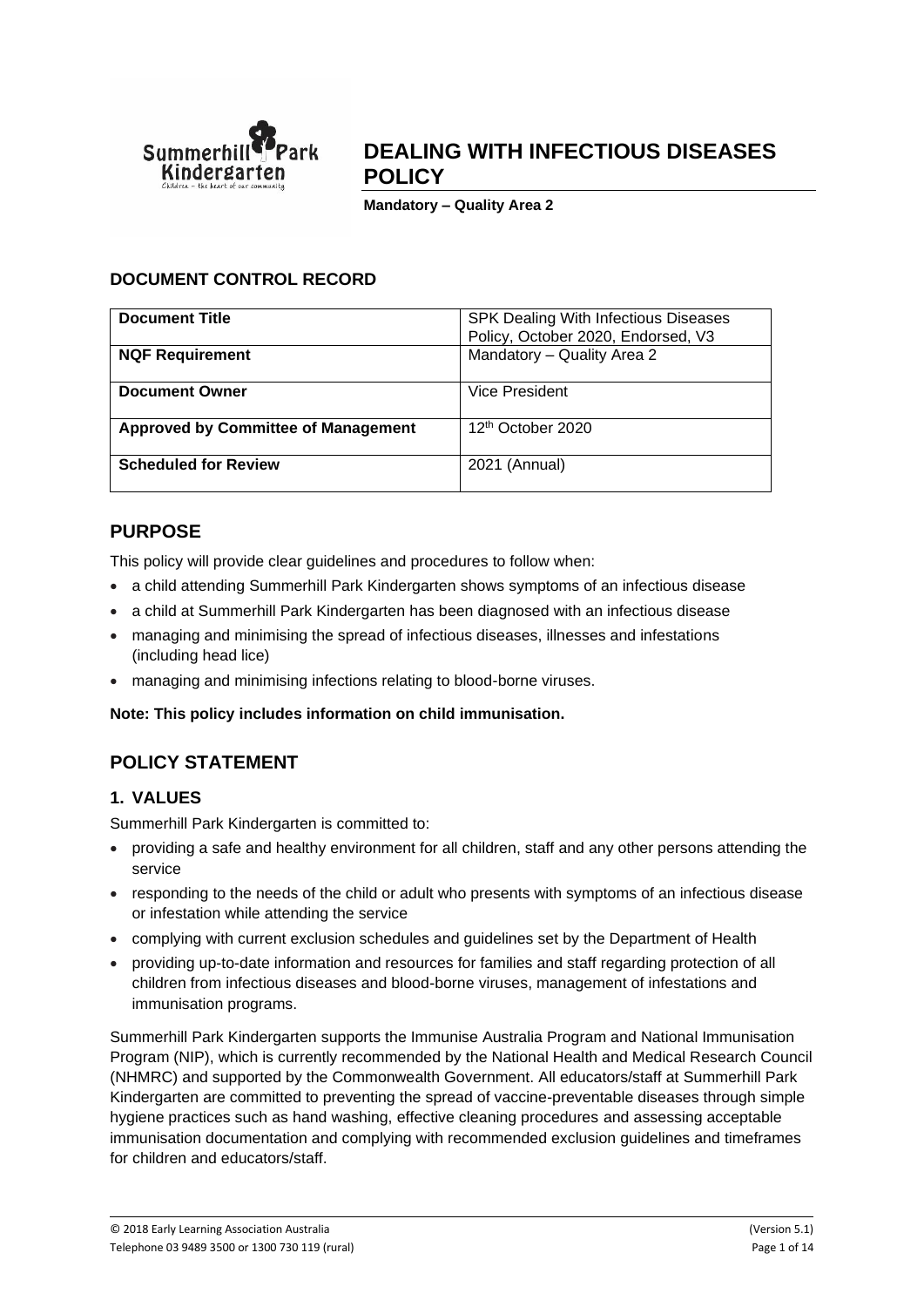# **2. SCOPE**

This policy applies to the Approved Provider, Persons with Management or Control, Nominated Supervisor, Persons in day-to-day Charge staff, students on placement, volunteers, parents/guardians, children and others attending the programs and activities of Summerhill Park Kindergarten, including during offsite excursions and activities.

## **3. BACKGROUND AND LEGISLATION**

## **Background**

Infectious diseases are common in children. Children are at a greater risk of exposure to infections in a children's service than at home due to the amount of time spent with a large number of other children. Infectious diseases are divided into four categories (A, B, C, D) on the basis of the method of notification and the information required. The Department of Health publishes the *Minimum Period of Exclusion from Primary Schools and Children's Services Centres for Infectious Diseases Cases and Contacts*, to assist in protecting the public by preventing, or containing, outbreaks of infectious conditions common in schools and other children's services and is regulated by the *Public Health and Wellbeing Regulations 2009*.

An approved service must take reasonable steps to prevent the spread of infectious diseases at the service, and ensure that the parent/guardian, authorised nominee or emergency contact of each child enrolled at the service is notified of the occurrence of an infectious disease as soon as possible. The service must have policies and procedures in place for dealing with infectious diseases (Regulation 88). The service has a duty of care to ensure that everyone attending the service is provided with a high level of protection during all hours that the service is in operation. Protection can include:

- notifying children, families and educators/staff when an excludable illness/disease is detected at the service
- complying with relevant health department exclusion guidelines
- increasing educator/staff awareness of cross-infection through physical contact with others.

The Victorian Government offers an immunisation program for children to assist in preventing the spread of infectious diseases.

Early childhood education and care services that are regulated under the *Education and Care Services National Law Act* 2010 have legislative responsibilities under the *Public Health and Wellbeing Act 2008* to only offer a confirmed place in their programs to children with acceptable immunisation documentation (refer to *Definitions)*.

#### **Legislation and standards**

Relevant legislation and standards include but are not limited to:

- *Education and Care Services National Law Act 2010*
- *Education and Care Services National Regulations 2011*: Regulation 88
- *Family Assistance Legislation Amendment (Child Care Rebate) Act 2011* (Cth)
- *Health Records Act 2001* (Vic)
- *Information Privacy Act 2000* (Vic)
- *National Quality Standard*, Quality Area 2: Children's Health and Safety
- *National Quality Standard*, Quality Area 6: Collaborative Partnerships with Families and **Communities**
- *Occupational Health and Safety Act 2004* (Vic)
- *Privacy Act 1988* (Cth)
- *Public Health and Wellbeing Act 2008* (Vic)
- *Public Health and Wellbeing Amendment (No Jab, No Play) Regulations 2015* (Vic)
- *Public Health and Wellbeing Regulations 2009* (Vic)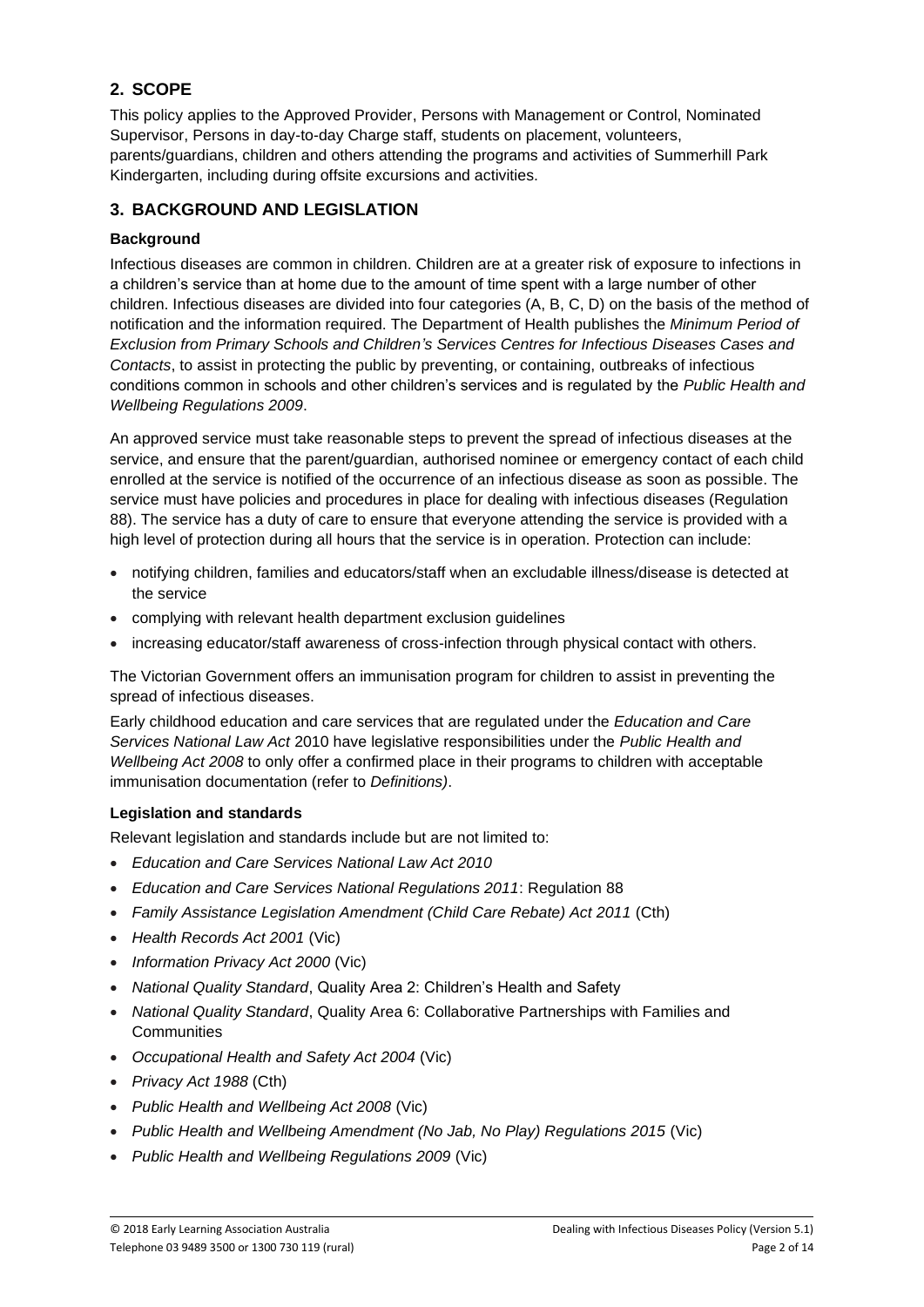## **4. DEFINITIONS**

The terms defined in this section relate specifically to this policy. For commonly used terms e.g. Approved Provider, Nominated Supervisor, Regulatory Authority etc. refer to the *General Definitions* section of this manual.

**Acceptable immunisation documentation:** documentation as defined by the *Immunisation Enrolment Toolkit for early childhood education and care services* as acceptable evidence that a child is fully vaccinated for their age, or is on a recognised catch-up schedule if their child has fallen behind their vaccinations; or has a medical reason not to be vaccinated; or has been assessed as being eligible for a 16 week grace period.

**Blood-borne virus (BBV):** A virus that is spread when blood from an infected person enters another person's bloodstream. Examples of blood-borne viruses include human immunodeficiency virus [\(HIV\)](http://en.wikipedia.org/wiki/HIV), [hepatitis B,](http://en.wikipedia.org/wiki/Hepatitis_B) [hepatitis C](http://en.wikipedia.org/wiki/Hepatitis_C) and [viral haemorrhagic fevers.](http://en.wikipedia.org/wiki/Viral_hemorrhagic_fever) Where basic hygiene, safety, infection control and first aid procedures are followed, the risks of contracting a blood-borne virus are negligible.

**Communicable Disease and Prevention Control Unit:** Responsibility for communication and advice in relation to infectious diseases on behalf of the Secretary of the Victorian Department of Health and Human Services. The unit must be contacted by telephone on 1300 651 160.

**Exclusion:** Inability to attend or participate in the program at the service.

**Illness:** Any sickness and/or associated symptoms that affect the child's normal participation in the program at the service.

**Infection:** The invasion and multiplication of micro-organisms in bodily tissue.

**Infestation:** The lodgement, development and reproduction of arthropods (such as head lice), either on the surface of the body of humans or animals, or in clothing.

**Infectious disease:** An infectious disease designated by the Communicable Disease and Prevention Control Unit (refer to *Definitions)*, Victorian Department of Health and Human Services in Schedule 7 of the *Public Health and Wellbeing Regulations 2009,* the Minimum Period of Exclusion from Primary Schools and Children's Services Centres for Infectious Diseases Cases and Contacts.

**Medication:** Any substance, as defined in the *Therapeutic Goods Act 1989* (Cth), that is administered for the treatment of an illness or medical condition.

**Minimum exclusion period:** The period recommended by the Communicable Disease and Prevention Control Unit (see *Definitions*) Victorian Department of Health and Human Services for excluding any person from attending a children's service to prevent the spread of infectious diseases as specified in Schedule 7 of the *Public Health and Wellbeing Regulations 2009,* the Minimum Period of Exclusion from Primary Schools and Children's Services Centres for Infectious Diseases Cases and Contacts. The exclusion period table, published by the Department of Health and Human Services, can be accessed at [\(http://docs.health.vic.gov.au/docs/doc/Minimum-Period-of-Exclusion-from-](http://docs.health.vic.gov.au/docs/doc/Minimum-Period-of-Exclusion-from-Primary-Schools-and-Childrens-Services-Centres-for-Infectious-Diseases-Cases-and-Contacts)[Primary-Schools-and-Childrens-Services-Centres-for-Infectious-Diseases-Cases-and-Contacts\)](http://docs.health.vic.gov.au/docs/doc/Minimum-Period-of-Exclusion-from-Primary-Schools-and-Childrens-Services-Centres-for-Infectious-Diseases-Cases-and-Contacts).

**Pediculosis:** Infestation of head lice that is transmitted by having head-to-head contact with another person who has head lice. Pediculosis does not contribute to the spread of any infectious diseases, and outbreaks of this condition are common in schools and childcare facilities.

**Serious incident:** A serious incident (regulation 12) is defined as any of the following:

- the death of a child while being educated and cared for at the service or following an incident at the service
- any incident involving serious injury or trauma while the child is being educated and cared for, which
	- a reasonable person would consider required urgent medical attention from a registered medical practitioner; or
	- the child attended or ought reasonably to have attended a hospital e.g. a broken limb\*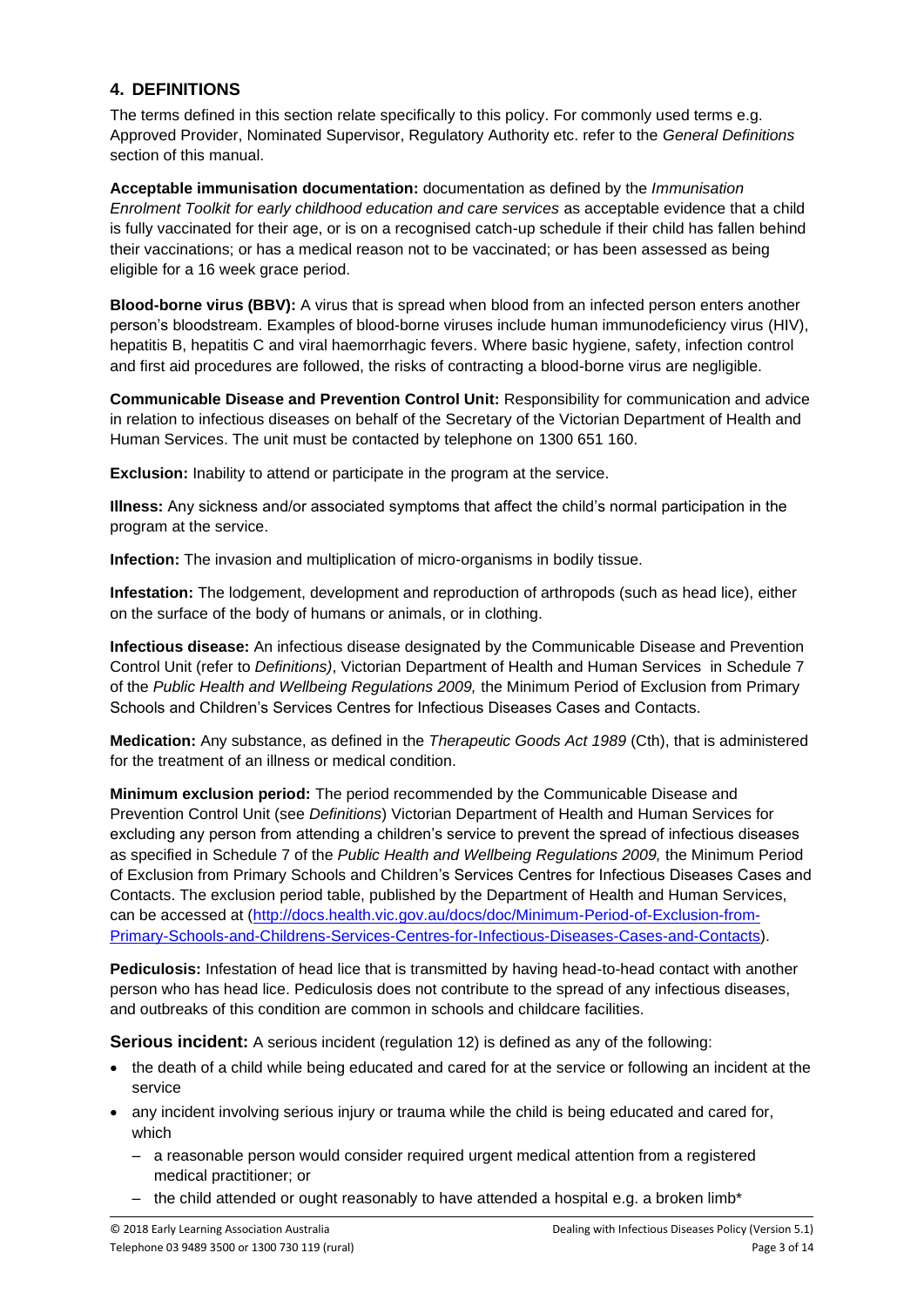- any incident involving serious illness of a child while that child is being educated and cared for by a service for which the child attended, or ought reasonably to have attended, a hospital e.g. severe asthma attack, seizure or anaphylaxis\*.
	- \*NOTE: In some cases (for example rural and remote locations) a General Practitioner conducts consultation from the hospital site. Only treatment related to serious injury or illness or trauma are required to be notified, not other health matters.
- any emergency for which emergency services attended. NOTE: This means an incident, situation or event where there is an imminent or severe risk to the health, safety or wellbeing of a person/s at an education and care service. It does not mean an incident where emergency services attended as a precaution.
- a child appears to be missing or cannot be accounted for at the service
- a child appears to have been taken or removed from the service in a manner that contravenes the National Regulations
- a child was mistakenly locked in or out of the service premises or any part of the premises.

Examples of serious incidents include amputation (e.g. removal of fingers), anaphylactic reaction requiring hospitalisation, asthma requiring hospitalisation, broken bone/fractures, bronchiolitis, burns, diarrhoea requiring hospitalisation, epileptic seizures, head injuries, measles, meningococcal infection, sexual assault, witnessing violence or a frightening event.

If the approved provider is not aware that the incident was serious until sometime after the incident, they must notify the regulatory authority within 24 hours of becoming aware that the incident was serious.

Notifications of serious incidents should be made through the NQA IT System portal [\(http://www.acecqa.gov.au\)](http://www.acecqa.gov.au/). If this is not practicable, the notification can be made initially in whatever way is best in the circumstances.

## **5. SOURCES AND RELATED POLICIES**

### **Sources**

- Communicable Diseases Section, Public Health Group, Victorian Department of Human Services (2005) *The Blue Book: Guidelines for the control of infectious diseases.* Available at: [https://www2.health.vic.gov.au](https://www2.health.vic.gov.au/)
- Communicable Disease Prevention and Control Unit, Victorian Department of Health (2010) *A guide for the management and control of gastroenteritis outbreaks in children's centres*. Victorian Government, Melbourne: [https://www2.health.vic.gov.au](https://www2.health.vic.gov.au/)
- Immunise Australia Program, Department of Health: [www.immunise.health.gov.au](http://www.immunise.health.gov.au/)
- Department of Health, Victoria (2012) *Head lice management guidelines*: [https://www2.health.vic.gov.au](https://www2.health.vic.gov.au/)
- *Immunisation Enrolment Toolkit for early childhood education and care services: [https://www2.health.vic.gov.au](https://www2.health.vic.gov.au/)*
- *Guide to the Education and Care Services National Law and the Education and Care Services National Regulations 2011*, ACECQA
- *Guide to the National Quality Standard*, ACECQA
- National Health and Medical Research Council (2013) *Staying Healthy: Preventing infectious*  diseases in early childhood education and care services (5th edition): [https://www.nhmrc.gov.au](https://www.nhmrc.gov.au/)
- Information about immunisations, including immunisation schedule, Victorian Department of Health: [www.health.vic.gov.au/immunisation](http://www.health.vic.gov.au/immunisation)
- WorkSafe Victoria (2008) *First aid in the workplace compliance code:* <https://www.worksafe.vic.gov.au/>

#### **Service policies**

- *Administration of First Aid Policy*
- *Administration of Medication Policy*
- *Dealing with Medical Conditions Policy*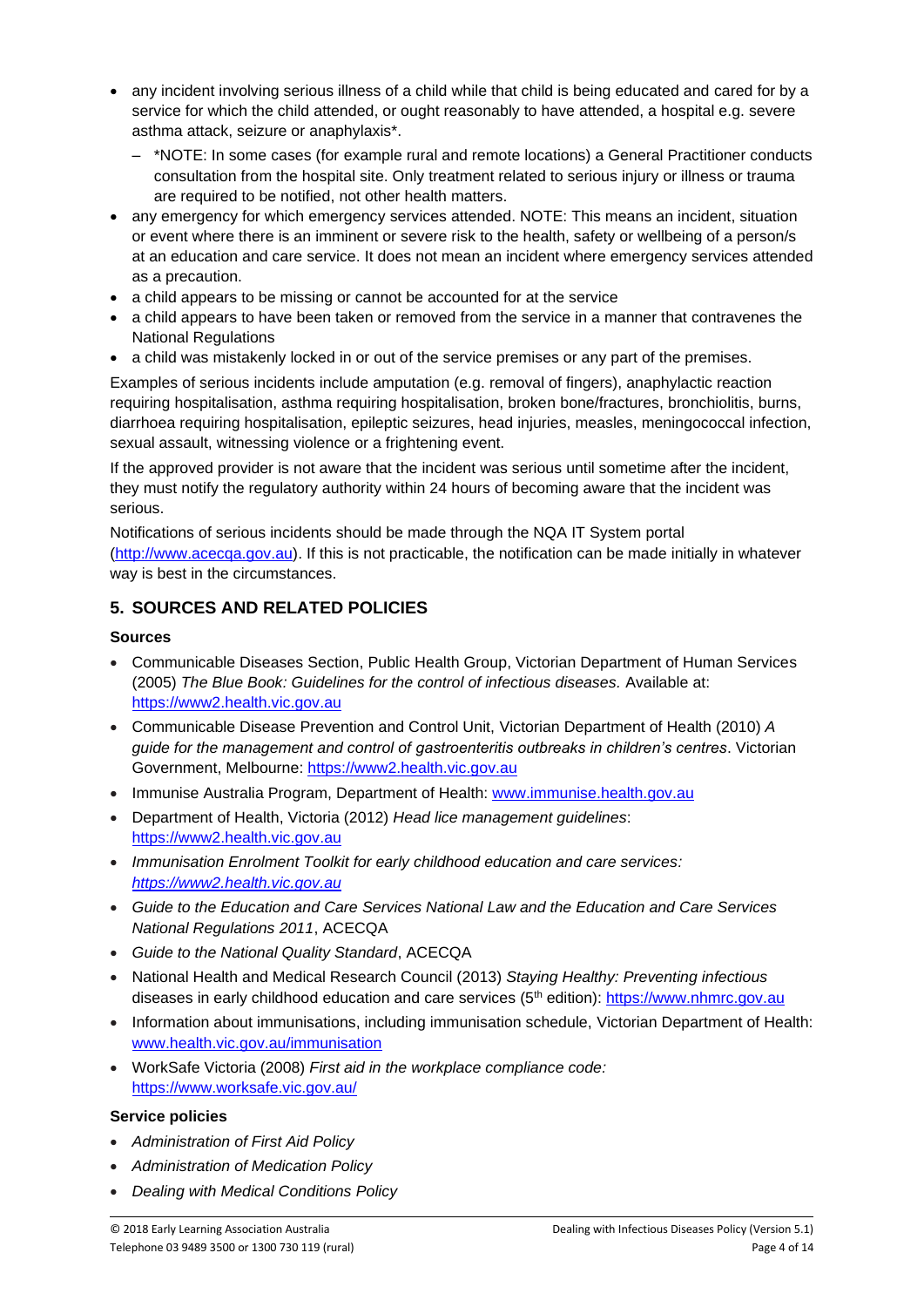- *Enrolment and Orientation Policy*
- *Hygiene Policy*
- *Incident, Injury, Trauma and Illness Policy*
- *Inclusion and Equity Policy*
- *Occupational Health and Safety Policy*
- *Privacy and Confidentiality Policy*

# **PROCEDURES**

### **The Approved Provider and Persons with Management or Control are responsible for:**

- ensuring that where there is an occurrence of an infectious disease at the service, reasonable steps are taken to prevent the spread of that infectious disease (Regulation 88(1))
- ensuring that where there is an occurrence of an infectious disease at the service, a parent/guardian or authorised emergency contact of each child at the service is notified of the occurrence as soon as is practicable (Regulation 88(2))
- ensuring that information from the Department of Health about the recommended minimum exclusion periods (refer to *Definitions*) is displayed at the service and is available to all stakeholders including staff, parents/guardians, students and volunteers
- contacting the parent/guardian and Communicable Disease Prevention and Control Unit (refer to *Definitions*) within 24 hours if on reasonable grounds, the Approved Provider believes that a child enrolled at the service is suffering from a vaccine-preventable disease being:
	- a) Pertussis, or
	- b) Poliomyelitis, or
	- c) Measles, or
	- d) Mumps, or
	- e) Rubella, or
	- f) Meningococcal C,

as required under Regulation 84(2) of the *Public Health and Wellbeing Regulations 2009*

- ensuring that a child is excluded from the service in accordance with the recommended minimum exclusion periods (refer to *Definitions*) when informed that the child is infected with an infectious disease (refer to *Definitions*) or has been in contact with a person who is infected with an infectious disease (refer to *Definitions*) as required under Regulation 85(1) of the *Public Health and Wellbeing Regulations 2009*
- contacting the Communicable Disease Prevention and Control Unit (refer to Definitions) if there is an outbreak of two or more cases of gastrointestinal illness in a 48 hour period
- ensuring children who are offered a confirmed place have acceptable immunisation documentation (refer to *Definitions*)
- ensuring when directed by the Secretary, that a child who is not immunised against a vaccinepreventable disease does not attend the service until the Communicable Disease Prevention and Control Unit (refer to *Definitions*) directs that such attendance can be resumed (Regulation 85(2) of the *Public Health and Wellbeing Regulations 2009*)
- notifying DET within 24 hours of a serious incident (refer to *Definitions*)
- supporting the Nominated Supervisor and the educators/staff at the service to implement the requirements of the recommended minimum exclusion periods
- ensuring information about immunisation legislation is displayed and is available to all stakeholders (refer to: [www.health.vic.gov.au/immunisation/factsheets/schedule-victoria.htm\)](http://www.health.vic.gov.au/immunisation/factsheets/schedule-victoria.htm)
- conducting a thorough inspection of the service on a regular basis, and consulting with educators/staff to assess any risks by identifying the hazards and potential sources of infection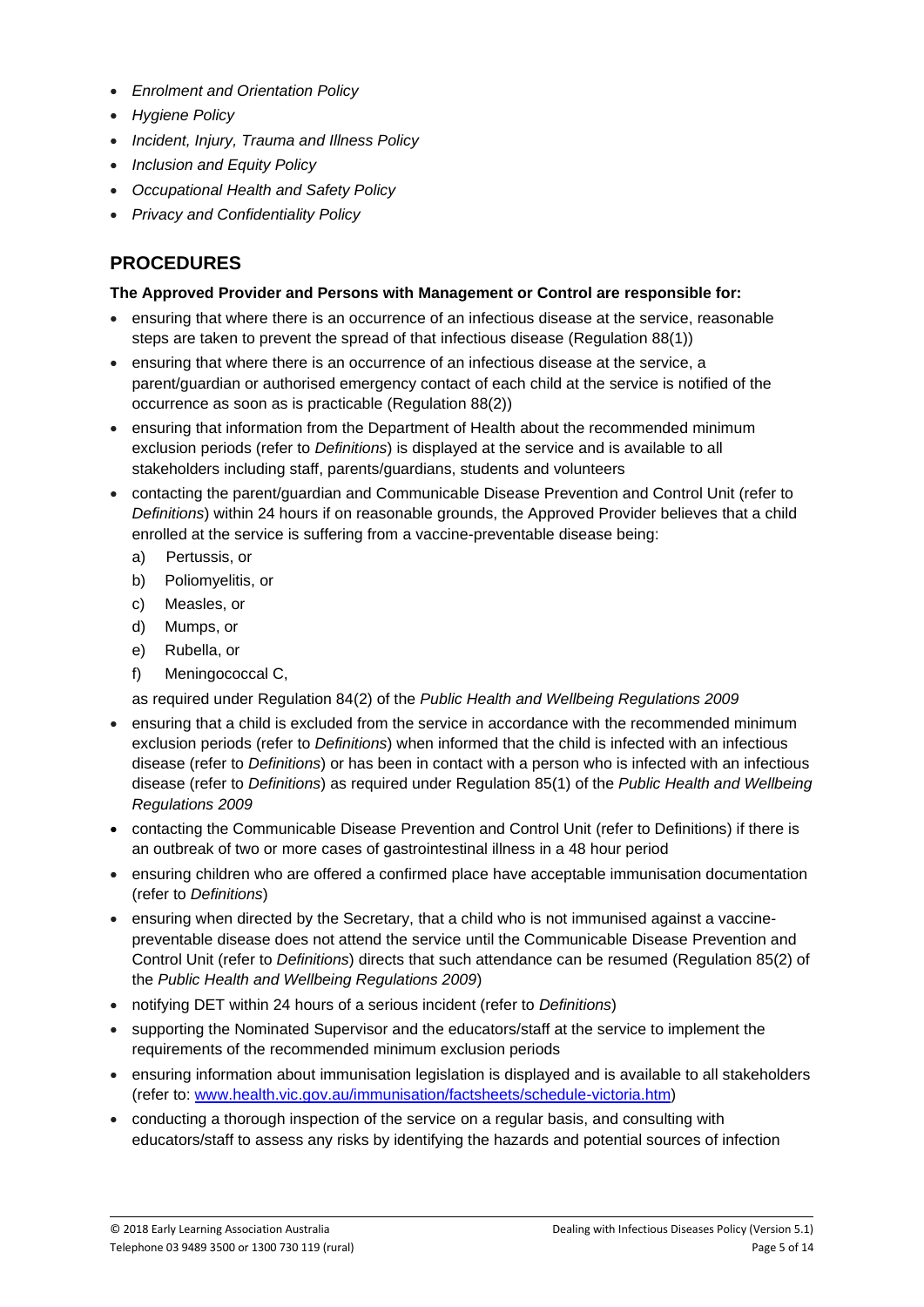- ensuring that the Nominated Supervisor, staff and everyone at the service adheres to the *Hygiene Policy* and the procedures for infection control relating to blood-borne viruses (refer to Attachment 4)
- ensuring that appropriate and current information and resources are provided to educators/staff and parents/guardians regarding the identification and management of infectious diseases, bloodborne viruses and infestations
- keeping informed about current legislation, information, research and best practice
- ensuring that any changes to the exclusion table or immunisation laws are communicated to educators/staff and parents/guardians in a timely manner.

### **The Nominated Supervisor and Persons in Day-to-Day Charge are responsible for:**

- ensuring that where there is an occurrence of an infectious disease at the service, reasonable steps are taken to prevent the spread of that infectious disease (Regulation 88(1))
- ensuring that where there is an occurrence of an infectious disease at the service, a parent/guardian or authorised emergency contact of each child at the service is notified of the occurrence as soon as is practicable (Regulation 88(2))
- ensuring that information from the Department of Health Services about the recommended minimum exclusion periods (refer to *Definitions*) is displayed at the service and is available to all stakeholders including staff, parents/guardians, students and volunteers
- contacting the parent/guardian and Communicable Disease Prevention and Control Unit (refer to *Definitions*) within 24 hours if on reasonable grounds, the Approved Provider believes that a child enrolled at the services is suffering from a vaccine-preventable disease being:
	- g) Pertussis, or
	- h) Poliomyelitis, or
	- i) Measles, or
	- j) Mumps, or
	- k) Rubella, or
	- l) Meningococcal C,
	- as required under Regulation 84(2) of the *Public Health and Wellbeing Regulations 2009*
- ensuring that a child is excluded from the service in accordance with the recommended minimum exclusion periods (refer to *Definitions*) when informed that the child is infected with an infectious disease (refer to *Definitions*) or has been in contact with a person who is infected with an infectious disease (refer to *Definitions*) as required under Regulation 85(1) of the *Public Health and Wellbeing Regulations 2009*
- contacting the Communicable Disease Prevention and Control Unit (refer to Definitions) if there is an outbreak of two or more cases of gastrointestinal illness in a 48 hour period
- ensuring that a minimum of one educator with current approved first aid qualifications is in attendance and immediately available at all times the service is in operation (refer to *Administration of First Aid Policy*). (As a demonstration of duty of care and best practice, ELAA recommends that **all educators** have current approved first aid qualifications and anaphylaxis management training and asthma management training.)
- establishing good hygiene and infection control procedures, and ensuring that they are adhered to by everyone at the service (refer to *Hygiene Policy* and Attachment 4 – Procedures for infection control relating to blood-borne viruses)
- ensuring the exclusion requirements for infectious diseases are adhered to as per the recommended minimum exclusion periods (refer to *Definitions*), notifying the Approved Provider and parents/guardians of any outbreak of infectious disease at the service, and displaying this information in a prominent position
- contacting the advising parents/guardians on enrolment that the recommended minimum exclusion periods will be observed in regard to the outbreak of any infectious diseases or infestations (refer to: [http://docs.health.vic.gov.au/docs/doc/Minimum-Period-of-Exclusion-from-Primary-Schools-and-](http://docs.health.vic.gov.au/docs/doc/Minimum-Period-of-Exclusion-from-Primary-Schools-and-Childrens-Services-Centres-for-Infectious-Diseases-Cases-and-Contacts)[Childrens-Services-Centres-for-Infectious-Diseases-Cases-and-Contacts\)](http://docs.health.vic.gov.au/docs/doc/Minimum-Period-of-Exclusion-from-Primary-Schools-and-Childrens-Services-Centres-for-Infectious-Diseases-Cases-and-Contacts)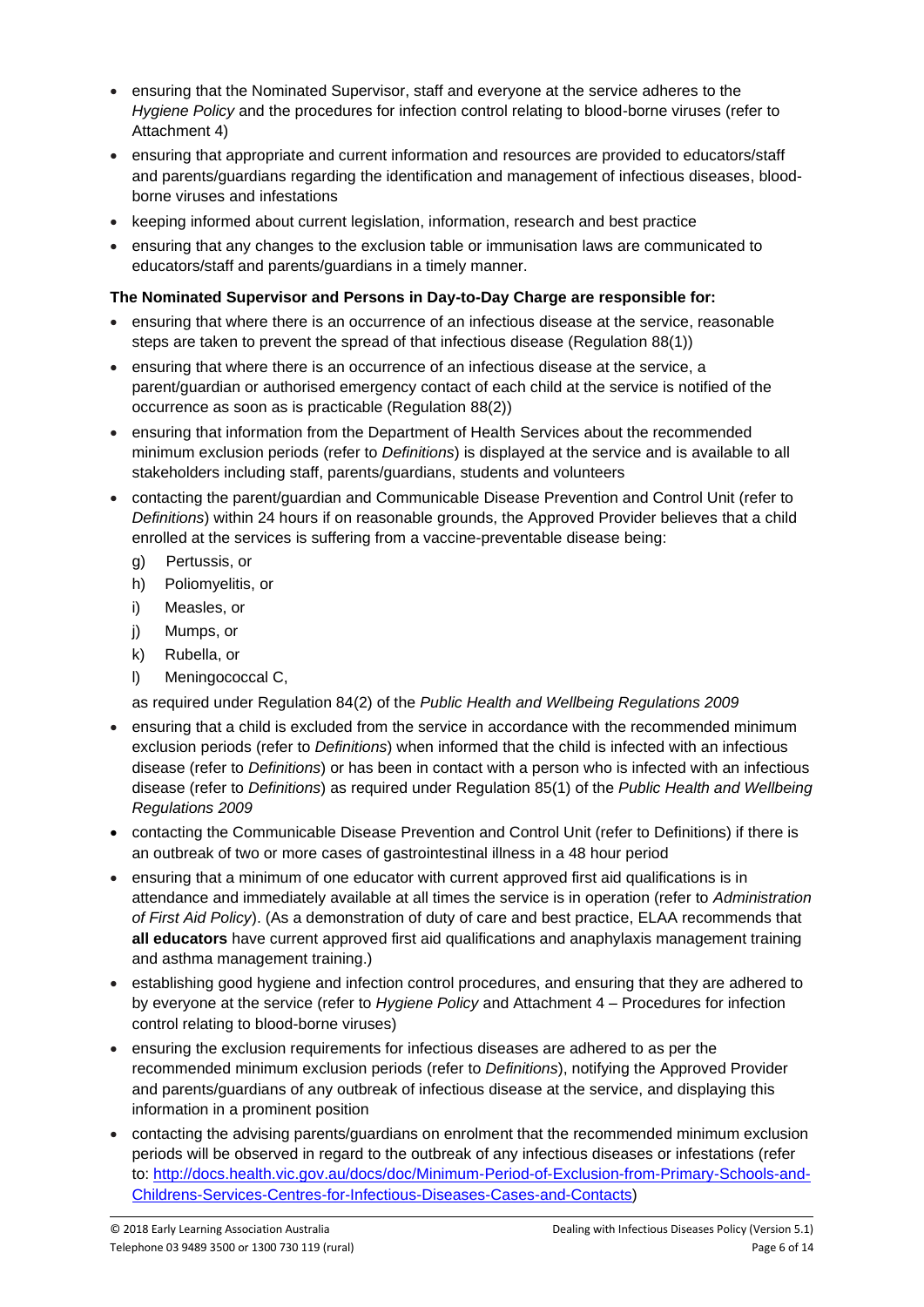- advising the parents/guardians of a child who is not fully immunised on enrolment that they will be required to keep their child at home when an infectious disease is diagnosed at the service, and until there are no more occurrences of that disease and the exclusion period has ceased
- requesting that parents/guardians notify the service if their child has, or is suspected of having, an infectious disease or infestation
- providing information and resources to parents/guardians to assist in the identification and management of infectious diseases and infestations
- notifying the Approved Provider and parents/guardians of the child if an infestation of head lice is suspected
- providing a *Head lice action form* (Attachment 2) to the parents/guardians of a child suspected of having head lice
- providing a head lice notification letter (Attachment 3) to all parents/guardians when an infestation of head lice has been detected at the service
- maintaining confidentiality at all times (refer to *Privacy and Confidentiality Policy*).

### **All other educators are responsible for:**

- encouraging parents/guardians to notify the service if their child has an infectious disease or infestation
- observing signs and symptoms of children who may appear unwell, and informing the Nominated Supervisor
- providing access to information and resources for parents/guardians to assist in the identification and management of infectious diseases and infestations
- monitoring any symptoms in children that may indicate the presence of an infectious disease and taking appropriate measures to minimise cross-infection
- complying with the *Hygiene Policy* of the service and the procedures for infection control relating to blood-borne viruses (refer to Attachment 4)
- maintaining confidentiality at all times (refer to *Privacy and Confidentiality Policy*).

#### **Parents/guardians are responsible for:**

- keeping their child/ren at home if they are unwell or have an excludable infectious disease (refer to *Definitions*)
- informing the Approved Provider, Nominated Supervisor or Persons in Day-to-Day Charge as soon as practicable if their child has an infectious disease (refer to *Definitions)* or has been in contact with a person who has an infectious disease (Regulation 84(1) of the *Public Health and Wellbeing Regulations 2009*) and providing acceptable immunisation documentation for their child
- complying with the recommended minimum exclusion periods (refer to *Definitions*) or as directed by the Approved Provider or Nominated Supervisor in consultation with the Communicable Disease Prevention and Control Unit (refer to *Definitions*)
- where a child is on an immunisation catch-up schedule, ensuring that the child's immunisations are updated in line with the schedule and providing acceptable immunisation documentation to the service
- regularly checking their child's hair for head lice or lice eggs, regularly inspecting all household members, and treating any infestations as necessary
- notifying the service if head lice or lice eggs have been found in their child's hair and when treatment was commenced
- complying with the *Hygiene Policy* and the procedures for infection control relating to blood-borne viruses (refer to Attachment 4) when in attendance at the service.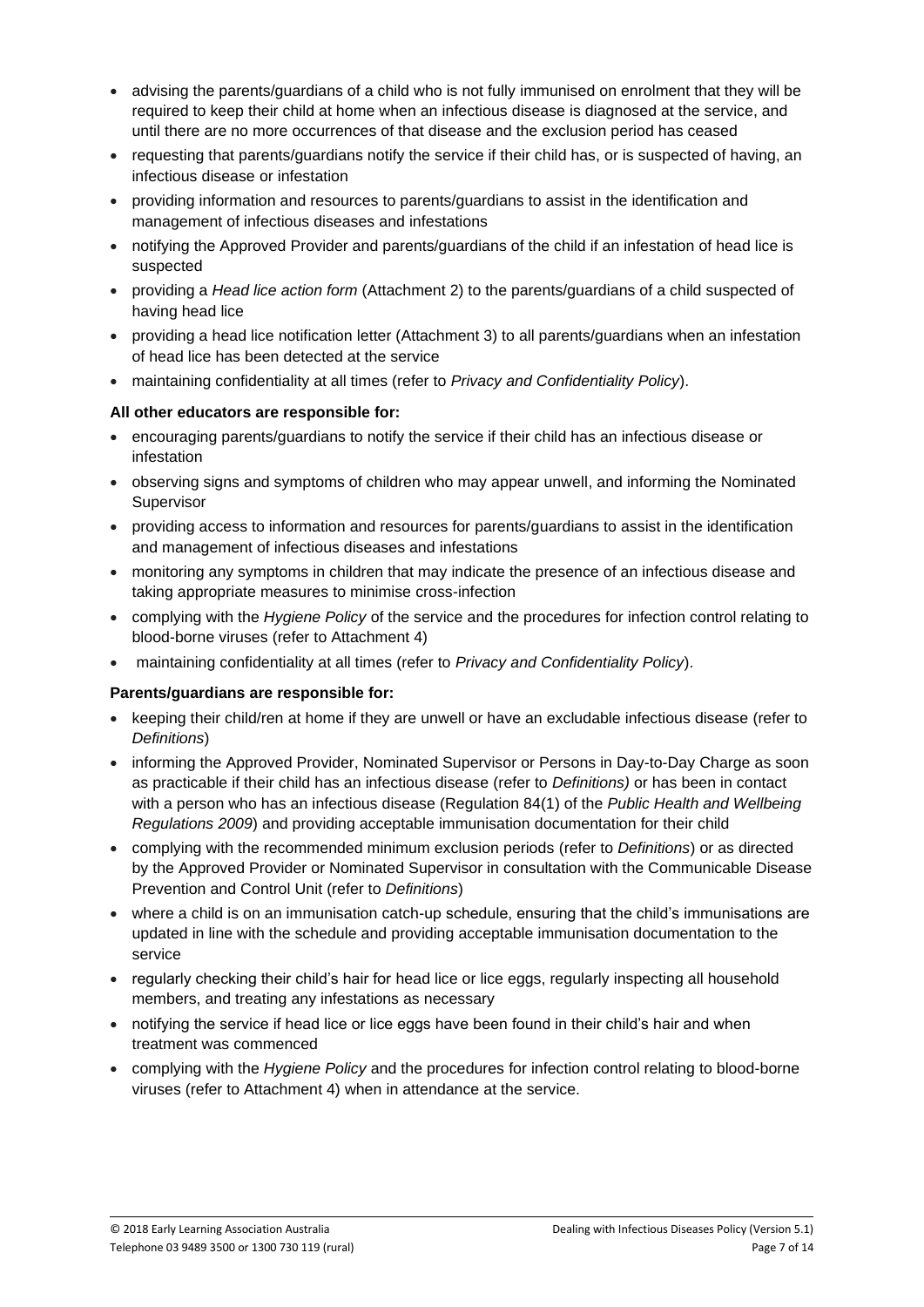**Volunteers and students, while at the service, are responsible for following this policy and its procedures.**

# **EVALUATION**

In order to assess whether the values and purposes of the policy have been achieved, the Approved Provider will:

- regularly seek feedback from educators, staff, parents/guardians, children, management and all affected by the policy regarding its effectiveness
- monitor the implementation, compliance, complaints and incidents in relation to this policy
- ensure that all information related to infectious diseases on display and supplied to parents/guardians is current
- keep the policy up to date with current legislation, research, policy and best practice
- revise the policy and procedures as part of the service's policy review cycle, or as required
- notify parents/guardians at least 14 days before making any change to this policy or its procedures, unless a lesser period is necessary because of a risk.

# **ATTACHMENTS**

- Attachment 1: Head lice action form
- Attachment 2: Head lice notification letter
- Attachment 3: Procedures for infection control relating to blood-borne viruses

# **AUTHORISATION**

This policy was adopted by the Approved Provider of Summerhill Park Kindergarten on 12th October 2020.

# **REVIEW DATE:** JULY 2021

## **DOCUMENT HISTORY**

| <b>Version</b> | Date       | <b>By</b>                            | Reason for change                                                                                                     |
|----------------|------------|--------------------------------------|-----------------------------------------------------------------------------------------------------------------------|
| 0.1            | 2014       | <b>ELAA</b>                          | Initial Draft - ELAA template 2014 v3                                                                                 |
| 1.0            | 11/10/2016 | 2016 Vice<br>President               | <b>Final Version</b><br>Review and endorsement by CoM                                                                 |
| 1.1            | 25/04/2019 | Mira Haldun<br>(consultant)          | Addition of documentation history tables<br>Updated with ELAA template v 5.1<br>Addition of legislation jurisdictions |
| 2              | 17/06/19   | 2019<br>President<br>$(I.$ Griffith) | Review and endorsement by CoM                                                                                         |
| 2.1            | 17/07/20   | Mira Haldun<br>(consultant)          | Removed references to SPK-conducted hair lice<br>inspections                                                          |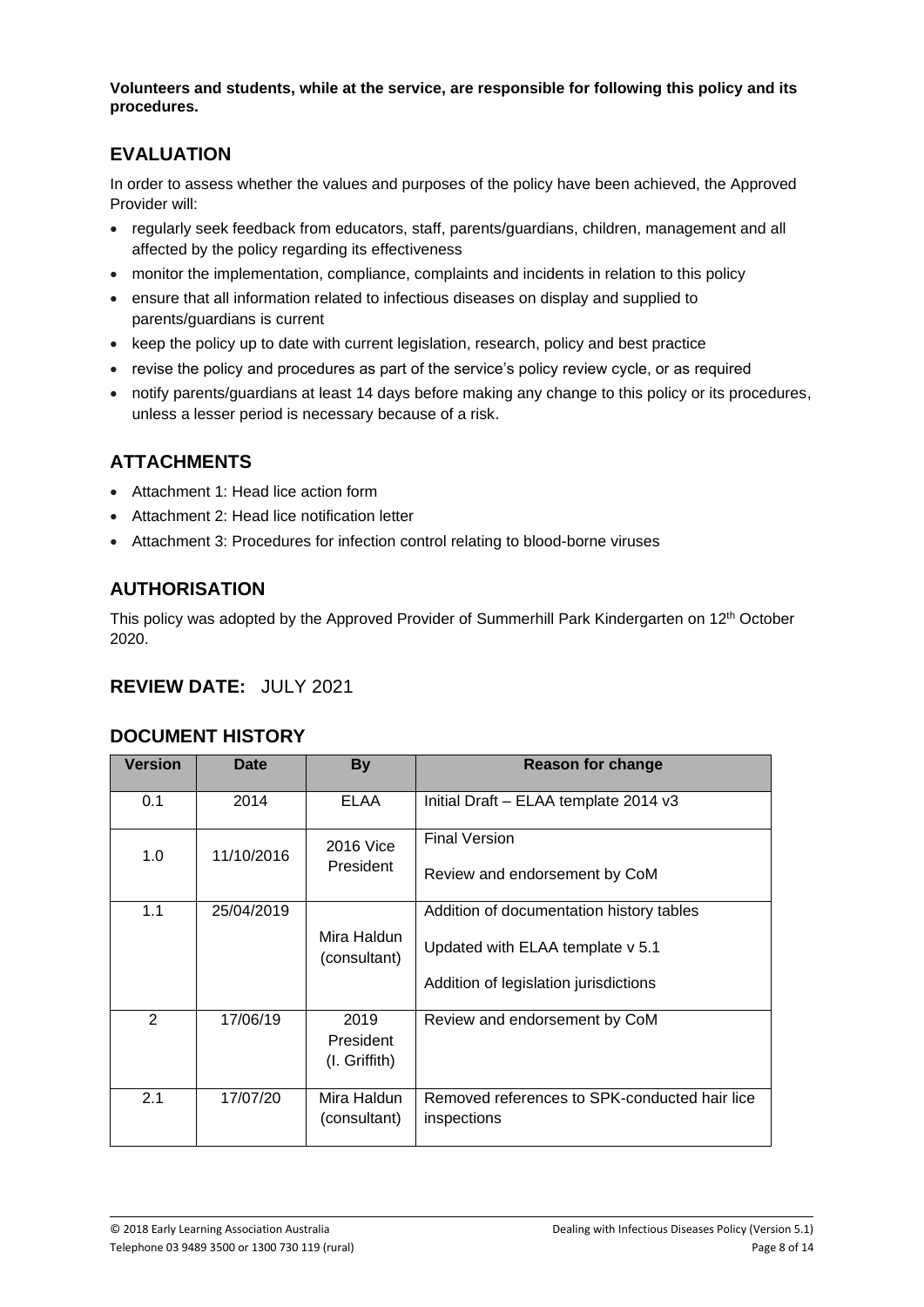| 3.0 | 12/10/20 | 2020      | Review and endorsement by CoM |
|-----|----------|-----------|-------------------------------|
|     |          | President |                               |
|     |          | (X. Yang) |                               |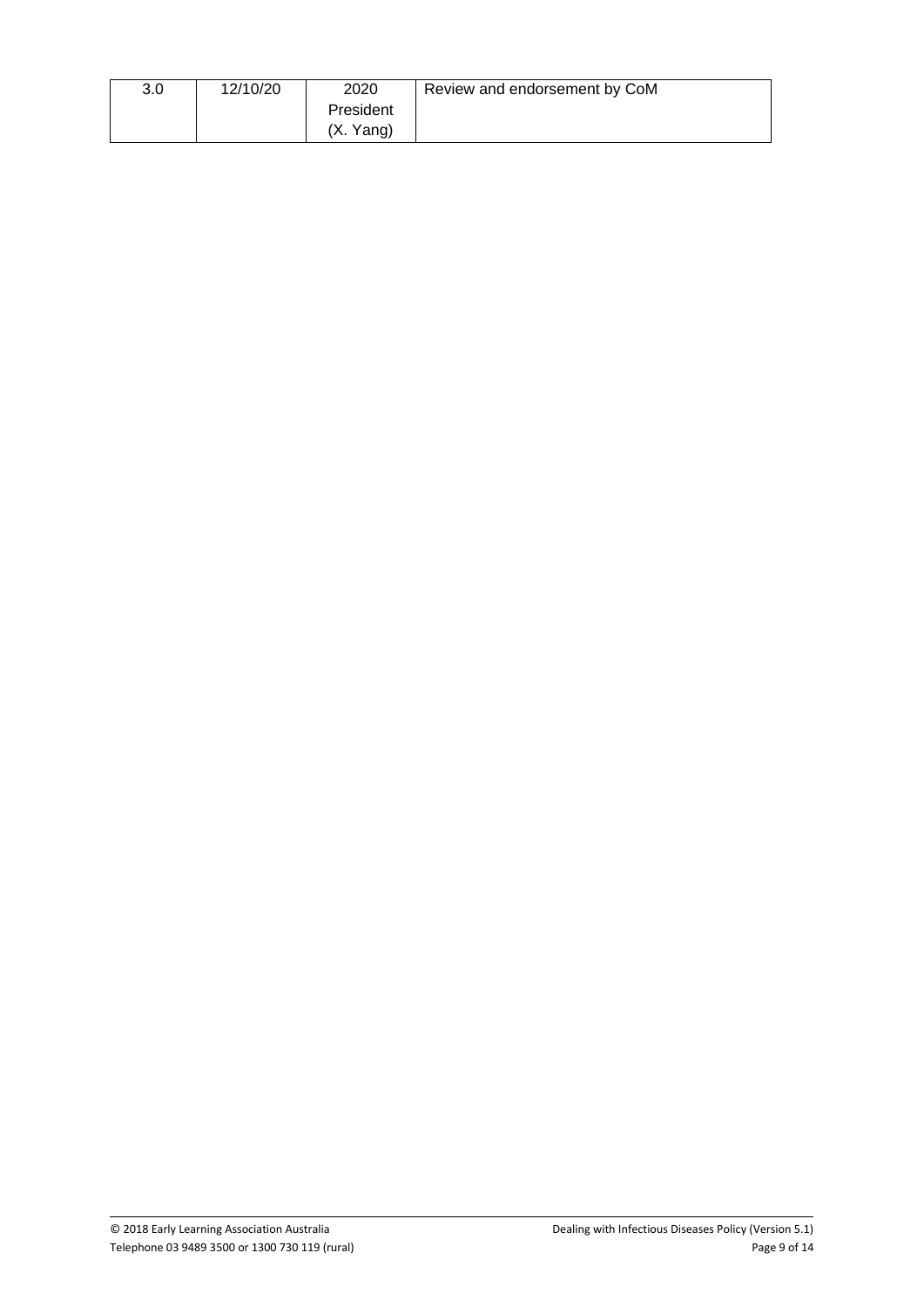Dear parents/guardians,

We have detected head lice or lice eggs on your child and it is very important for you to treat your child as soon as possible, using safe treatment practices. Please read the attached pamphlet *Treating and controlling head lice* from the Department of Health. This contains guidelines regarding detecting and treating head lice and lice eggs.

Please note that while head lice do not spread disease, they are included in the *Minimum Period of Exclusion from Primary Schools and Children's Services Centres for Infectious Diseases Cases and Contacts* published by the Department of Health which defines the minimum period of exclusion from a children's service for children with infectious diseases. According to this table, where a child has head lice, that child must be excluded until the day after appropriate treatment has commenced.

Please keep your child at home until appropriate treatment has commenced and use the form provided below to notify Summerhill Park Kindergarten, when your child returns to the service, of the action taken by you to treat the head lice/eggs.

| Head lice treatment - action taken                                                            |                                   |
|-----------------------------------------------------------------------------------------------|-----------------------------------|
| Parent/guardian response form                                                                 |                                   |
|                                                                                               |                                   |
| To Summerhill Park Kindergarten                                                               |                                   |
| <b>CONFIDENTIAL</b>                                                                           |                                   |
|                                                                                               |                                   |
|                                                                                               | Group: ________________________   |
| I understand that my child must not attend the service with untreated head lice or lice eggs. |                                   |
| I have used the following recommended treatment for head lice or lice eggs for my child:      |                                   |
|                                                                                               | "[write name of treatment used]". |
|                                                                                               |                                   |
|                                                                                               | Date:                             |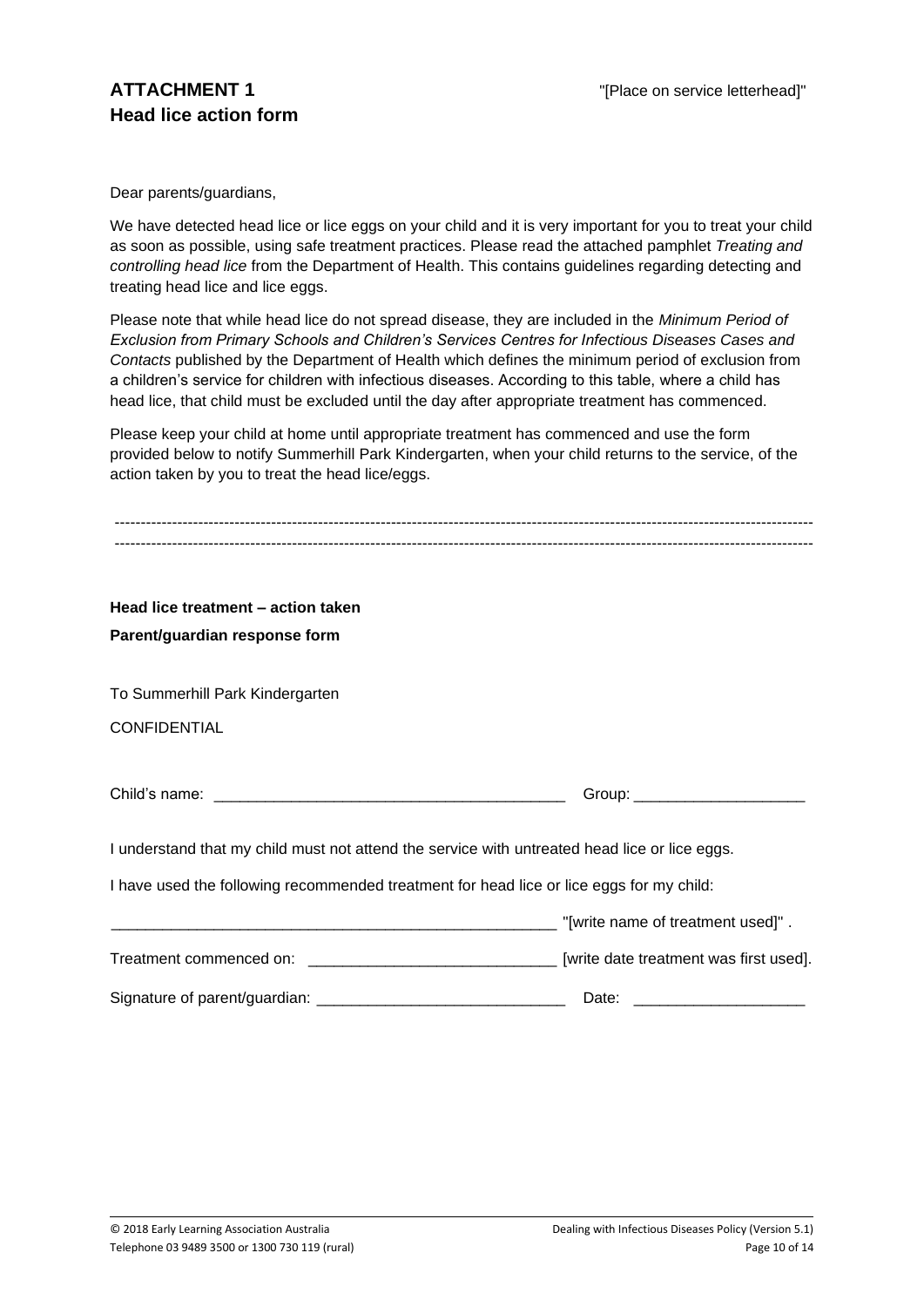Dear parents/guardians,

It has come to our attention that head lice or lice eggs have been detected in your child's group at Summerhill Park Kindergarten and we seek your co-operation in checking your child's hair regularly throughout this week, [Date] .

Head lice are common in children and are transmitted by having head-to-head contact with someone who has head lice, but they do not transmit infectious diseases.

### **What can you do?**

We seek your co-operation in checking your child's hair and, in instances where head lice or lice eggs are found, treating your child's hair.

While head lice do not spread disease, they are included in the Department of Health's exclusion table which defines the minimum period of exclusion from a children's service for children with infectious diseases. According to this table, where a child has head lice, that child must be excluded until the day after appropriate treatment has commenced.

We request that you observe these exclusion periods if head lice or lice eggs are detected on your child.

### **How do I treat my child for head lice?**

Please read the attached pamphlet *Treating and controlling head lice* from the Department of Health. This contains guidelines regarding detecting and treating head lice and lice eggs. Additional information is also available by contacting the service.

#### **Who do I contact if my child has head lice?**

If head lice or lice eggs are found in your child's hair, you must inform:

- the service, and use the attached form to advise when treatment has commenced
- parents/guardians and carers of your child's friends so that they can also check these children for head lice or lice eggs and commence treatment if necessary.

## **When can my child return to the service?**

Department of Health regulations require that where a child has head lice, that child must be excluded until the day after appropriate treatment has commenced.

Summerhill Park Kindergarten is aware that head lice can be a sensitive issue and is committed to maintaining your confidentiality.

Kind regards,

"[Signature of Nominated Supervisor]"

"[Name of Nominated Supervisor]"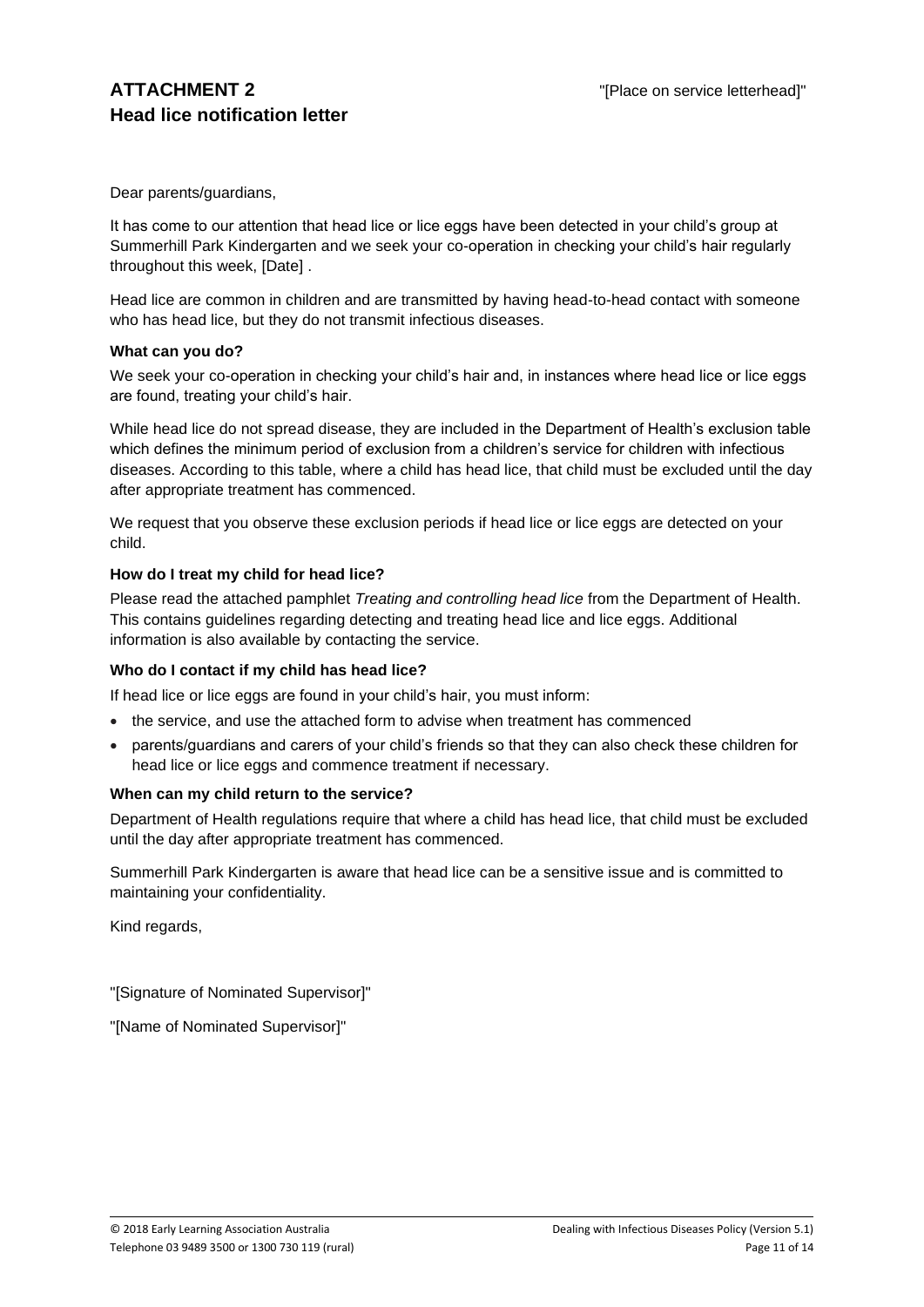# **ATTACHMENT 3 Procedures for infection control relating to blood-borne viruses**

This procedure is based on information available from the Department of Education and Training (DET), the Victorian Government's Better Health Channel and the National Health and Medical Research Council.

### **Important note on blood spills**

A person responding to an incident involving blood at the service must first cover any cuts, sores or abrasions on their own hands and arms with waterproof dressings.

# **Equipment and procedures for responding to incidents that present blood-borne virus hazards**

## **PROVIDING FIRST AID FOR CHILDREN WHO ARE BLEEDING**

## **Equipment (label clearly and keep in an easily accessible location)**

- Disposable plastic bags/zip lock bags/bio hazard container (if available)
- Disposable gloves
- Waterproof dressings
- Disposable towels
- Detergent
- Access to warm water

### **Procedure**

- 1. Put on disposable gloves.
- 2. When cleaning or treating a child's face that has blood on it, ensure you are not at eye level with the child as blood can enter your eyes/mouth if the child cries or coughs. If a child's blood enters your eyes, rinse them while open, gently but thoroughly for at least 30 seconds. If a child's blood enters your mouth, spit it out and then rinse the mouth several times with water.
- 3. Raise the injured part of the child's body above the level of the heart (if this is possible) unless you suspect a broken bone.
- 4. Clean the affected area and cover the wound with waterproof dressing.
- 5. Remove and place gloves in an appropriate disposable plastic bag/zip lock bag/bio hazard container, seal and place it in a rubbish bin inaccessible to children.
- 6. Wash hands in warm, soapy water and dry (follow the *Handwashing guidelines* in the *Hygiene Policy*).
- 7. Remove contaminated clothing and store in leak-proof disposable plastic bags. Give these bags to the parent/guardian for washing when the child is collected from the service.

## **CLEANING AND REMOVAL OF BLOOD SPILLS**

## **Equipment (label clearly and keep in an easily accessible location)**

- Disposable gloves
- Disposable plastic bags/zip lock bags/bio hazard container (if available)
- Detergent/bleach
- Disposable towels
- Access to warm water

#### **Procedure**

1. Put on disposable gloves.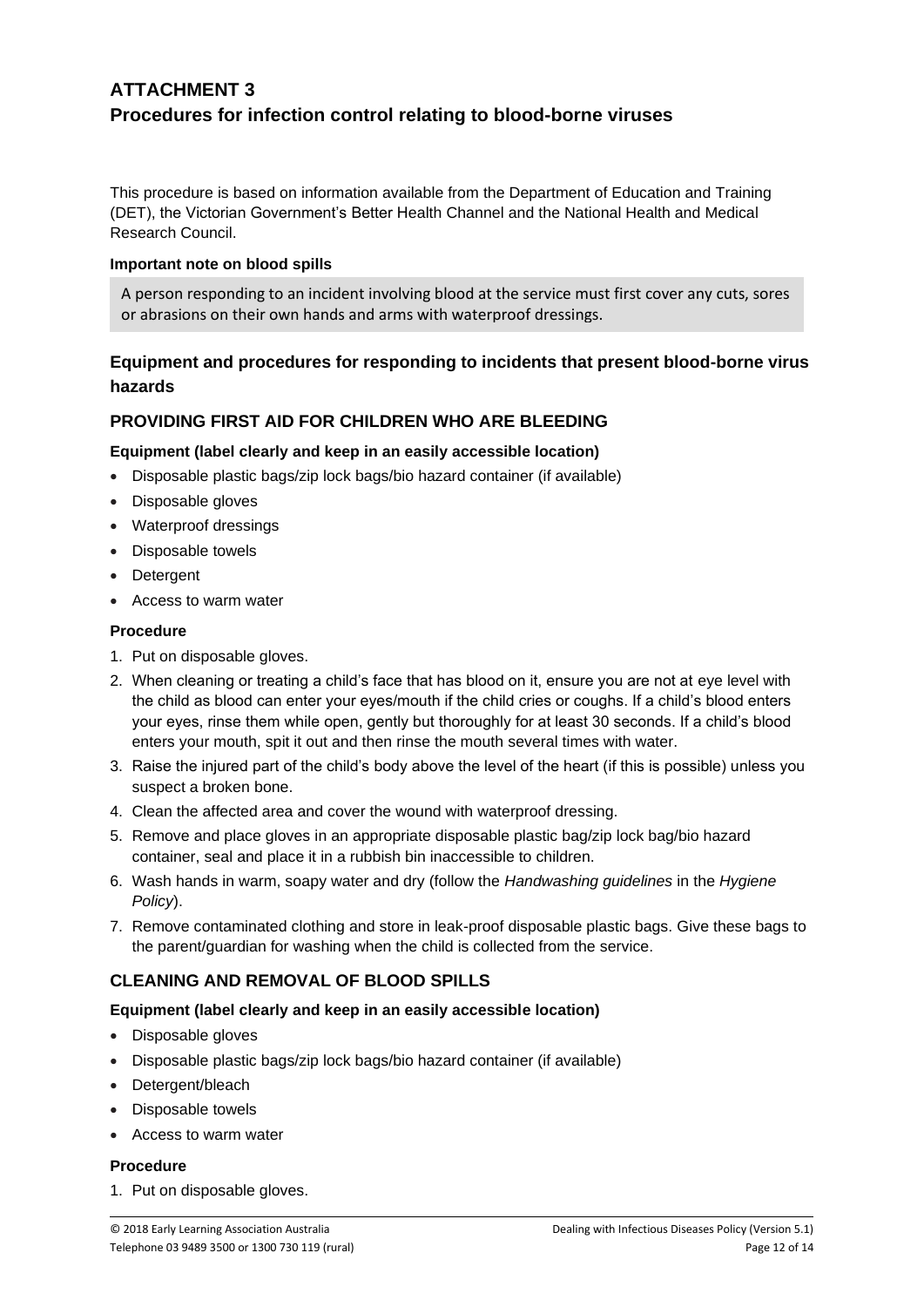- 2. Cover the spill with paper towels.
- 3. Carefully remove the paper towel and contents.
- 4. Place the paper towels in an appropriate disposable plastic bag/zip lock bag/bio hazard container.
- 5. Clean the area with warm water and detergent/bleach, then rinse and dry.
- 6. Remove and place gloves in an appropriate disposable plastic bag/zip lock bag/bio hazard container, seal and place it in a rubbish bin inaccessible to children.
- 7. Wash hands in warm, soapy water and dry (follow the *Handwashing guidelines* in the *Hygiene Policy*).

# **SAFE DISPOSAL OF DISCARDED NEEDLES AND SYRINGES**

### **Equipment (label clearly and keep in an easily accessible location)**

- Disposable gloves
- Long-handled tongs
- Disposable plastic bags
- 'Sharps' syringe disposal container, or rigid-walled, screw-top, puncture-resistant container available for free from local council, who may also provide free training to staff on the collection of sharps
- Detergent/bleach

## **Procedure**

- 1. Put on disposable gloves.
- 2. Do **not** try to re-cap the needle or to break the needle from the syringe.
- 3. Place the 'sharps' syringe disposal container on the ground next to the needle/syringe and open the lid.
- 4. Using tongs, pick the syringe up from the middle, keeping the sharp end away from you at all times.
- 5. Place the syringe, needle point down, in the 'sharps' syringe disposal container and close the lid securely on the container.
- 6. Repeat steps 3 to 5 to pick up all syringes and/or unattached needles.
- 7. Remove and place gloves in a disposable plastic bag, seal and place it in a rubbish bin inaccessible to children.
- 8. Clean the area with warm water and detergent/bleach, then rinse and dry.
- 9. Wash hands in warm, soapy water and dry (follow the *Handwashing guidelines* in the *Hygiene Policy*).

Under no circumstances should children, work-experience students or volunteers be asked or encouraged to pick up needles/syringes.

If the needle/syringe is not accessible and cannot be collected, mark and supervise the area so that others are not at risk, and contact the Syringe Disposal Helpline on 1800 552 355.

Advice on the handling and disposal of needles/syringes can be accessed from:

- the Syringe Disposal Helpline on 1800 552 355 (24 hours a day, 7 days a week) for the location of the nearest needle exchange outlet or public disposal bin
- the environmental officer (health surveyor) at your local municipal/council offices
- local general practitioners
- local hospitals.

Note: 'Sharps' syringe disposal containers and/or needles/syringes must not be put in normal waste disposal bins.